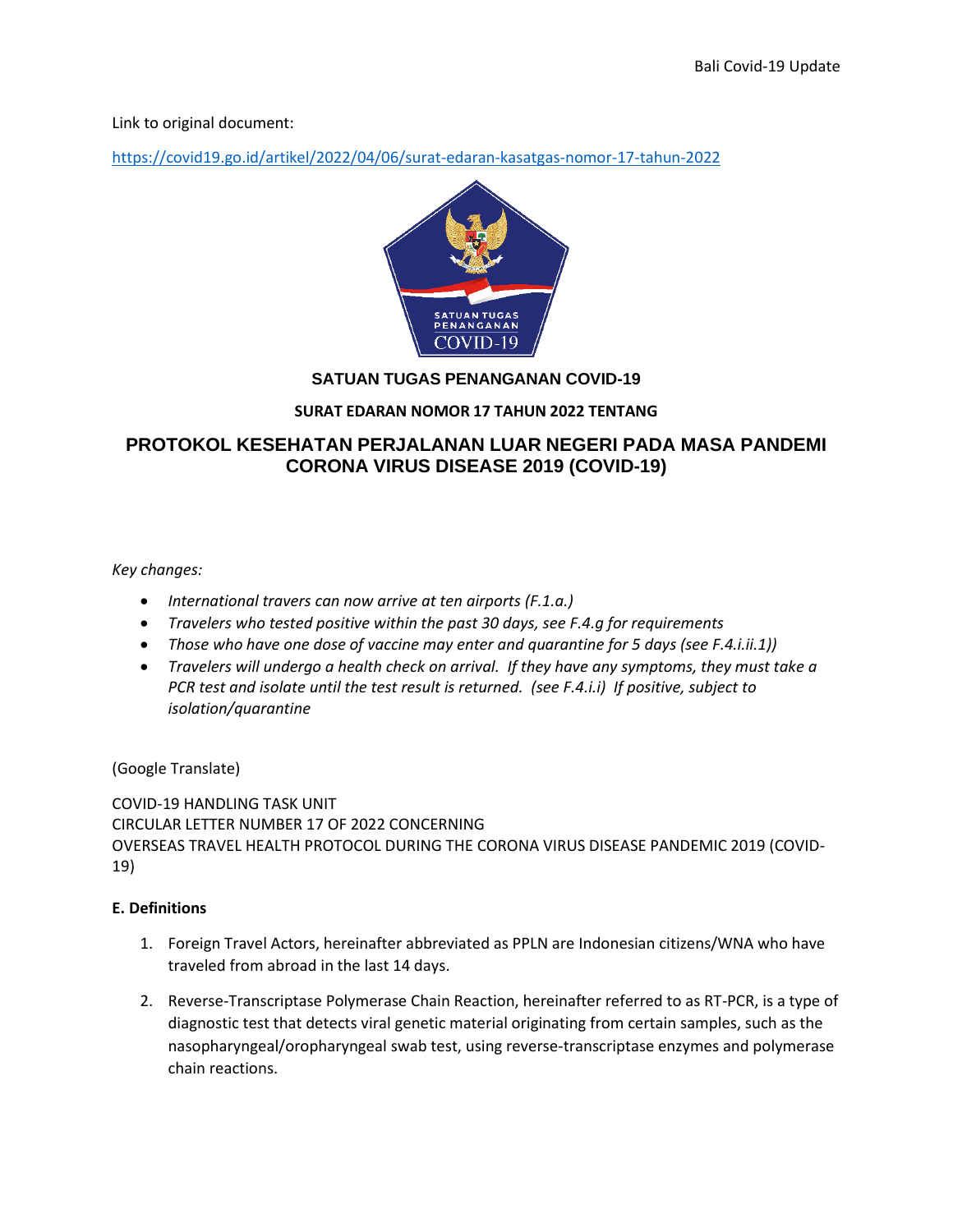- 3. Quarantine is an effort to temporarily separate healthy people or people who have been exposed to COVID-19 (either from a history of contact or a history of traveling to areas where community transmission has occurred) even though they have not shown any symptoms or are currently in the incubation period, which aims to ensure that there are no symptoms. and prevent possible transmission.
- 4. Independent health monitoring is an effort to observe physical health conditions by each PPLN which aims to ensure that COVID-19 symptoms do not appear and prevent possible transmission.
- 5. Isolation is an effort to temporarily separate someone who is sick and requires COVID-19 treatment or someone who is confirmed to have COVID-19 based on diagnostic results, from healthy people with the aim of reducing the risk of transmission.
- 6. Health insurance is proof of ownership of insurance to the insured to cover any costs for handling COVID-19 which includes costs for treatment, surgery, and medicines.
- 7. Vaccine certificate is a physical document or digital proof that a series of vaccinations has been received.
- 8. Community transmission is a condition of high transmission detected between residents in an area whose source of transmission can come from within and/or outside the area.
- 9. Centralized quarantine is quarantine activity for PPLN concentrated in one place of quarantine accommodation, either in government-owned locations or hotels.
- 10. PPLN under 18 years of age and requiring special protection are children who are in an emergency situation; children in conflict with the law; children from minority and isolated groups; economically and/or sexually exploited children; children who are victims of abuse of narcotics, alcohol, psychotropic substances, and other addictive substances; children who are victims of pornography; children with HIV/AIDS; child victims of abduction, sale, and/or trafficking; child victims of physical and/or psychological violence; child victims of sexual crimes; child victims of terrorist networks; children with disabilities; child victims of abuse and neglect; children with deviant social behavior; and children who are victims of stigmatization from labeling related to their parents' condition.
- 11. Dispensation is a decision of an authorized government official as a form of approval of the request of Community Citizens which is an exception to a prohibition or order in accordance with the provisions of the legislation.
- 12. S-Gene Target Failure, hereinafter referred to as SGTF, is a type of test using the molecular detection method or Nucleic Acid Amplification Test (NAAT) which is capable of detecting the failure of detection of the S gene when other genes are detected as a screening marker for variants that have a mutation rate spike (S) high like SARS-Cov-2 variant B.1.1.529.
- 13. A confirmed positive case of COVID-19 without symptoms is someone who is confirmed positive for COVID-19 and has no clinical symptoms.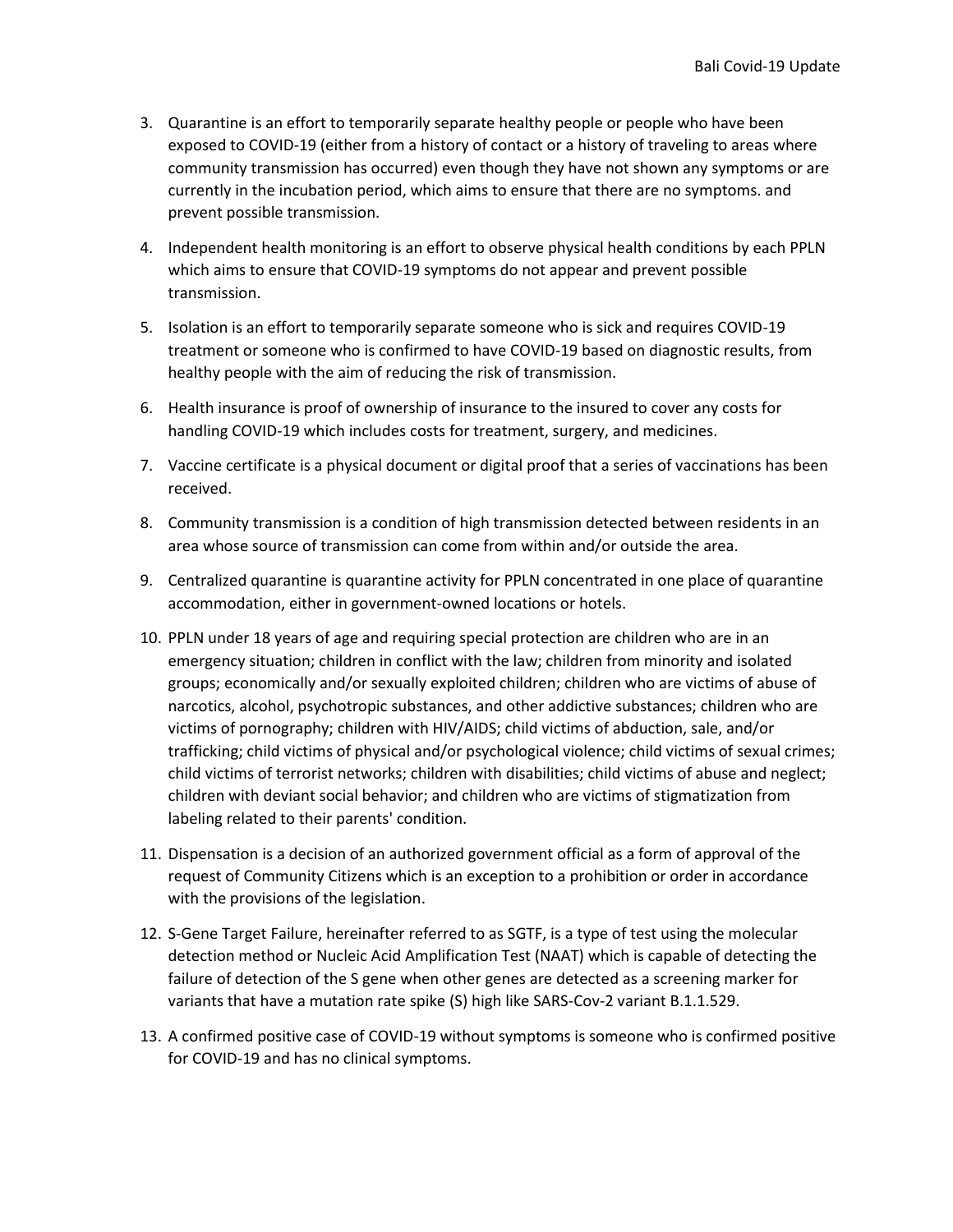- 14. A positive confirmed case of COVID-19 with mild symptoms is a person who is confirmed positive for COVID-19 with symptoms such as fever, cough, fatigue, anorexia, shortness of breath, myalgia, and other non-specific symptoms, without evidence of viral pneumonia or without hypoxia.
- 15. A positive confirmed case of COVID-19 with moderate symptoms is a person who is confirmed positive for COVID-19 with clinical signs of pneumonia such as fever, cough, shortness of breath, and rapid breathing without signs of severe pneumonia such as oxygen saturation below 93% in room air.
- 16. A positive confirmed case of COVID-19 with severe symptoms is a person who is confirmed positive for COVID-19 with clinical signs of pneumonia such as fever, cough, shortness of breath, and rapid breathing, accompanied by one of the symptoms, namely respiratory rate above 30 times per minute, distress heavy breathing, or oxygen saturation below 93% of room air.
- 17. Medical evacuation is an act of mobilization with medical emergency standards for people who are confirmed positive for COVID-19 based on RT-PCR examination from an area to a treatment referral hospital or isolation/care place.

#### **F. Protocol**

- 1. PPLN enters the territory of Indonesia through the entry points for foreign travel as follows:
	- a. Airport:
		- i. Soekarno Hatta, Banten;
		- ii. Juanda, East Java;
		- iii. Ngurah Rai, Bali;
		- iv. Hang Nadim, Riau Islands;
		- v. Raja Haji Fisabilillah, Riau Islands;
		- vi. Sam Ratulangi, North Sulawesi;
		- vii. Zainuddin Abdul Madjid, West Nusa Tenggara;
		- viii. Kualanamu, North Sumatra;
		- ix. Sultan Hasanuddin, South Sulawesi; and
		- x. Yogyakarta, Special Region of Yogyakarta.
	- b. Seaports:
		- i. Tanjung Benoa, Bali;
		- ii. Batam, Riau Islands;
		- iii. Tanjung Pinang, Riau Islands;
		- iv. Bintan, Riau Islands;
		- v. Nunukan, North Kalimantan;
		- vi. the Balai Karimun pavilion, Riau Islands; and
		- vii. Dumai, Riau.
	- c. Cross Border Posts:
		- i. Aruk, West Kalimantan;
		- ii. Entikong, West Kalimantan; and
		- iii. Motaain, East Nusa Tenggara.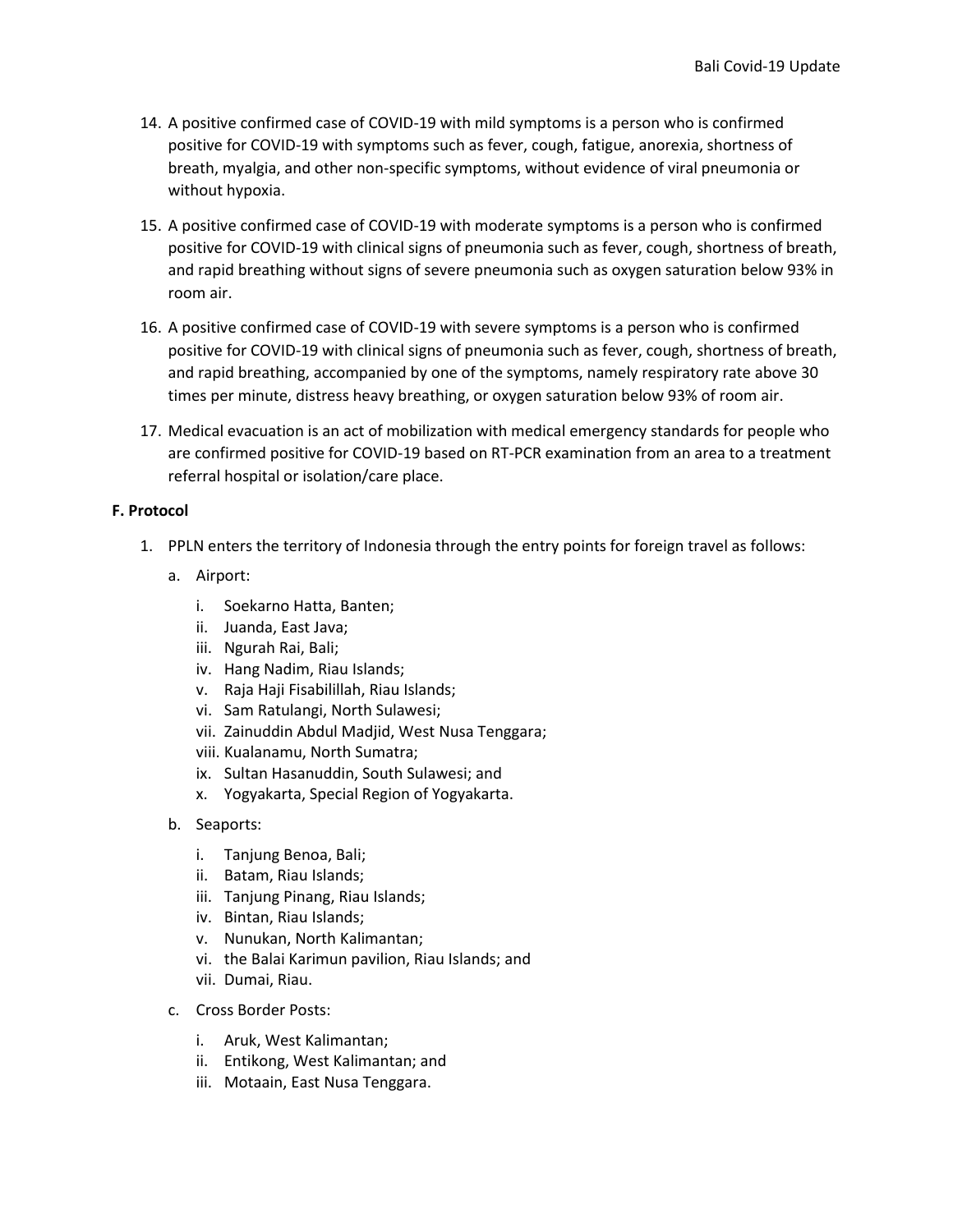- 2. PPLNs are allowed to enter Indonesia while still following strict health protocols as stipulated by the Government.
- 3. PPLN foreigners can enter the territory of Indonesia with the following criteria:
	- a. In accordance with the provisions on immigration regulated by the ministry that administers government affairs in the fields of law and human rights;
	- b. In accordance with the agreement scheme (bilateral), such as the Travel Corridor Arrangement (TCA); and/or
	- c. Obtain special consideration/permission in writing from the Ministry/Agency.
- 4. Terms/requirements for entering the territory of Indonesia through the entry point is as follows:
	- a. comply with the provisions of the health protocol set by the Government;
	- b. PPLNs are required to use the PeduliLindung application and download the application before departure;
	- c. show the card/certificate (physical or digital) has received the second dose of COVID-19 vaccine at least 14 (fourteen) days before departure as a requirement to enter Indonesia with the following conditions:
		- i. Indonesian citizens of PPLN who have not received the vaccine will be vaccinated at the entry point for overseas travel after an RT-PCR examination on arrival with a negative result or at a quarantine place after a second RT-PCR examination with a negative result is carried out;
		- ii. PPLN foreigners who have not received the vaccine will be vaccinated at the entry point for overseas travel after an RT-PCR examination on arrival with a negative result or at a quarantine place after a second RT-PCR examination with a negative result is carried out, with the following conditions:
			- 1) aged 6 17 years;
			- 2) holders of diplomatic residence permits and official residence permits; and/or
			- 3) limited stay permit card (KITAS) and permanent residence permit card (KITAP).
		- iii. PPLN foreigners who are already in Indonesia and will travel, both domestically and internationally, are required to vaccinate through a program or mutual cooperation scheme in accordance with the provisions of the legislation;
		- iv. the card/certificate (physical or digital) has received the second dose of COVID-19 vaccine written in English, in addition to the language of the country of origin.
	- d. The obligation to show a COVID-19 vaccination card/certificate (physical or digital) as referred to in letter c is exempted from:
		- i. PPLN foreigners holding diplomatic visas and service visas related to official/state visits of foreign officials at ministerial level and above and foreigners who enter Indonesia under the Travel Corridor Arrangement scheme, in accordance with the principle of reciprocity while still implementing strict health protocols;
		- ii. PPLN foreigners who have not vaccinated and intend to travel domestically in order to continue their journey with international flights out of Indonesian territory, are allowed not to show their COVID-19 vaccination card/certificate as long as they do not leave the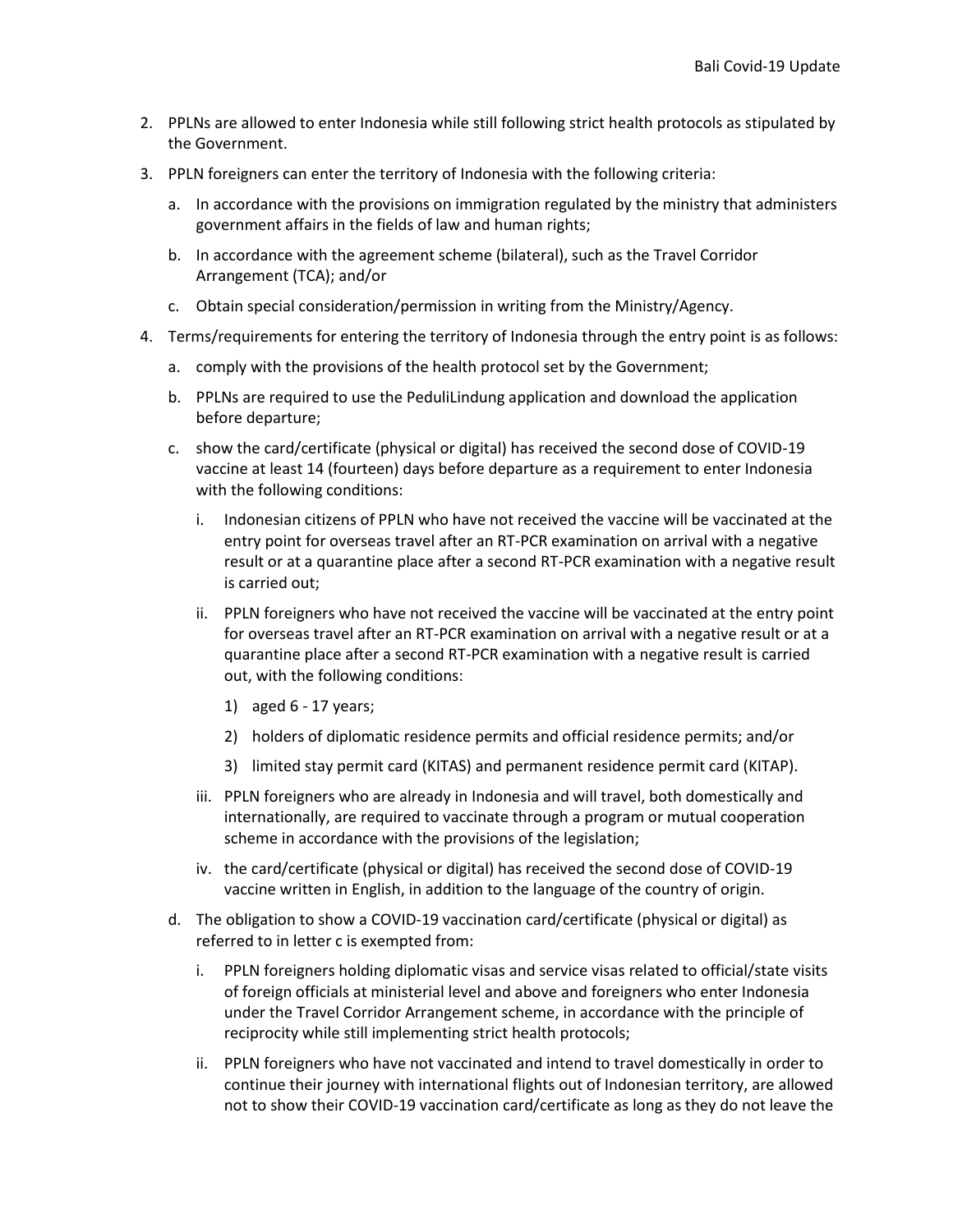airport area during transit waiting for an international flight to be followed, with the following requirements:

- 1) Has been permitted by the local Port Health Office (KKP) to travel domestically in order to continue the journey with international flights out of the territory of Indonesia; and
- 2) Shows the schedule of flight tickets outside Indonesia for direct transit from the departure city to the international airport in the territory of Indonesia with the final destination to the destination country.
- iii. PPLN under 18 years old; and
- iv. PPLN with special health conditions or comorbid diseases that cause travelers to be unable to receive vaccines, with the condition that they must attach a doctor's certificate from the Government Hospital of the country of departure stating that the person concerned has not and/or cannot participate in the COVID-19 vaccination.
- e. shows a negative result through the RT-PCR test in the country/region of origin whose samples are taken within a maximum period of 2 x 24 hours before departure and are attached at the time of the health check;
- f. in the event that the PPLN will carry out centralized quarantine with self-financing, it must show proof of payment confirmation for the reservation of quarantine accommodation from the accommodation provider while staying in Indonesia;
- g. in the case of PPLN that has been confirmed positive for COVID-19 maximum 30 days before departure and has been declared inactive in transmitting COVID-19, except for the obligation to show a COVID-19 vaccination card/certificate and negative RT-PCR results before departure on condition that they must carry out RT-PCR re-examination upon arrival and attach a doctor's certificate or COVID-19 recovery certificate from the Government Hospital of the country of departure or the ministry that carries out government affairs in the health sector in the country of departure stating that the person concerned is no longer actively transmitting COVID-19;
- h. for PPLN foreigners, attach proof of ownership of health insurance which includes financing for handling COVID-19 and medical evacuation to a referral hospital with a minimum coverage value as determined by the organizer, manager, or local government;
- i. Upon arrival, PPLNs are required to undergo an examination of symptoms related to COVID-19 including checking body temperature and proceed with the following conditions:
	- i. in the event that the PPLN is detected to have symptoms related to COVID-19 and/or has a body temperature above 37.5 degrees Celsius, it is obligatory to undergo a RT-PCR re-examination at the cost of being borne by the government for Indonesian citizens and the costs being borne independently for foreigners; or
	- ii. in the event that the PPLN is detected to have no symptoms related to COVID-19 and has a body temperature below 37.5 degrees Celsius, it can continue the journey with the following conditions:
		- 1) for PPLN who have not been able to get vaccinated or have received the first dose of vaccine at least 14 days before departure, are required to quarantine for 5 x 24 hours;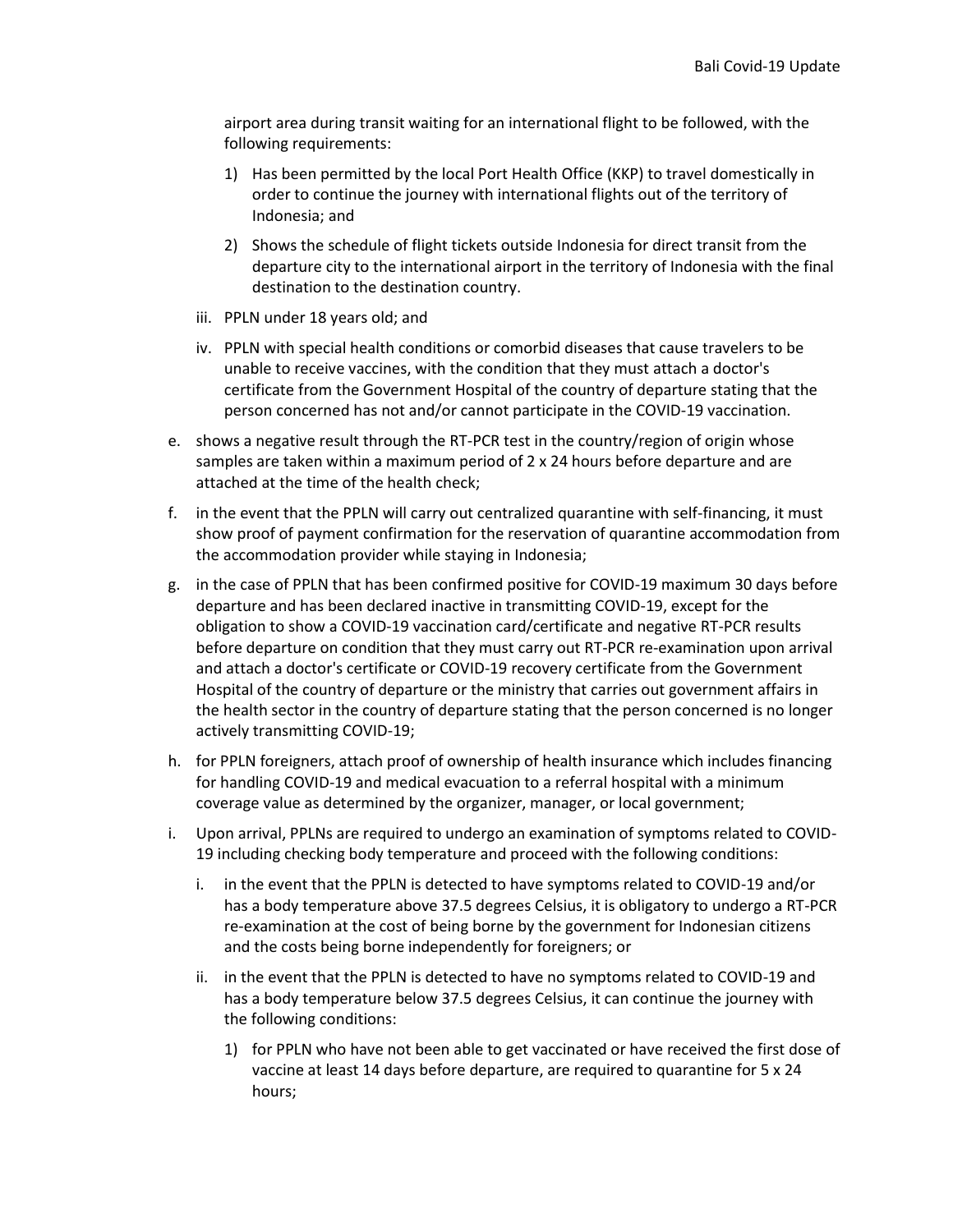- 2) for PPLN who have received the second or third dose of vaccine at least 14 days before departure, are allowed to continue the journey;
- 3) for PPLN under 18 years of age and/or in need of special protection, the quarantine arrangements follow the provisions imposed on their parents or caregivers/travel companions; or
- 4) For PPLN with special health conditions or comorbid diseases that cause the traveler to have not and/or not be able to take part in the COVID-19 vaccination, they are allowed to continue the trip by being obliged to attach a doctor's certificate from the Government Hospital of the country of departure stating that the person concerned has not and/or or unable to follow the COVID-19 vaccination.
- j. after RT-PCR sampling on arrival as referred to in letter i.i., PPLN continues with:
	- i. inspection of immigration documents and customs documents;
	- ii. baggage collection and baggage disinfection;
	- iii. pick-up and drop-off directly to the hotel, lodging accommodation, or place of residence;
	- iv. waiting for the results of the RT-PCR examination in hotel rooms, rooms at lodging accommodations, or places of residence; and
	- v. are not allowed to leave hotel rooms, rooms at lodging accommodations, or residences and are not allowed to interact with other people before the results of the RT-PCR examination show negative results.
- k. in the event that the results of the RT-PCR re-examination upon arrival as referred to in letter i.i. shows a negative result, the following provisions shall apply:
	- i. for PPLN who have not been able to get vaccinated or have received the first dose of vaccine at least 14 days before departure, are required to quarantine for 5 x 24 hours;
	- ii. for PPLN who have received the second or third dose of vaccine at least 14 days before departure, are allowed to continue the journey;
	- iii for PPLNs under 18 years of age and/or in need of special protection, the quarantine arrangements follow the provisions imposed on their parents or caregivers/travel companions; or
	- iv. For PPLNs with special health conditions or comorbid diseases that cause travellers to have not and/or are unable to take part in the COVID-19 vaccination, they are allowed to continue the journey by being obliged to attach a doctor's certificate from the Government Hospital of the country of departure stating that the person concerned has not and/or not can follow the COVID-19 vaccination.
- l. in the event that the PPLN has obtained a negative result on the RT-PCR re-examination upon arrival and is allowed to continue the journey as referred to in letter k.ii. and letter k.iv., it is recommended to carry out independent health monitoring of COVID-19 symptoms for 14 days by implementing health protocols;
- m. in the event that the results of the RT-PCR re-examination upon arrival as referred to in letter i.i. shows a positive result, then follow-up is carried out with the following conditions: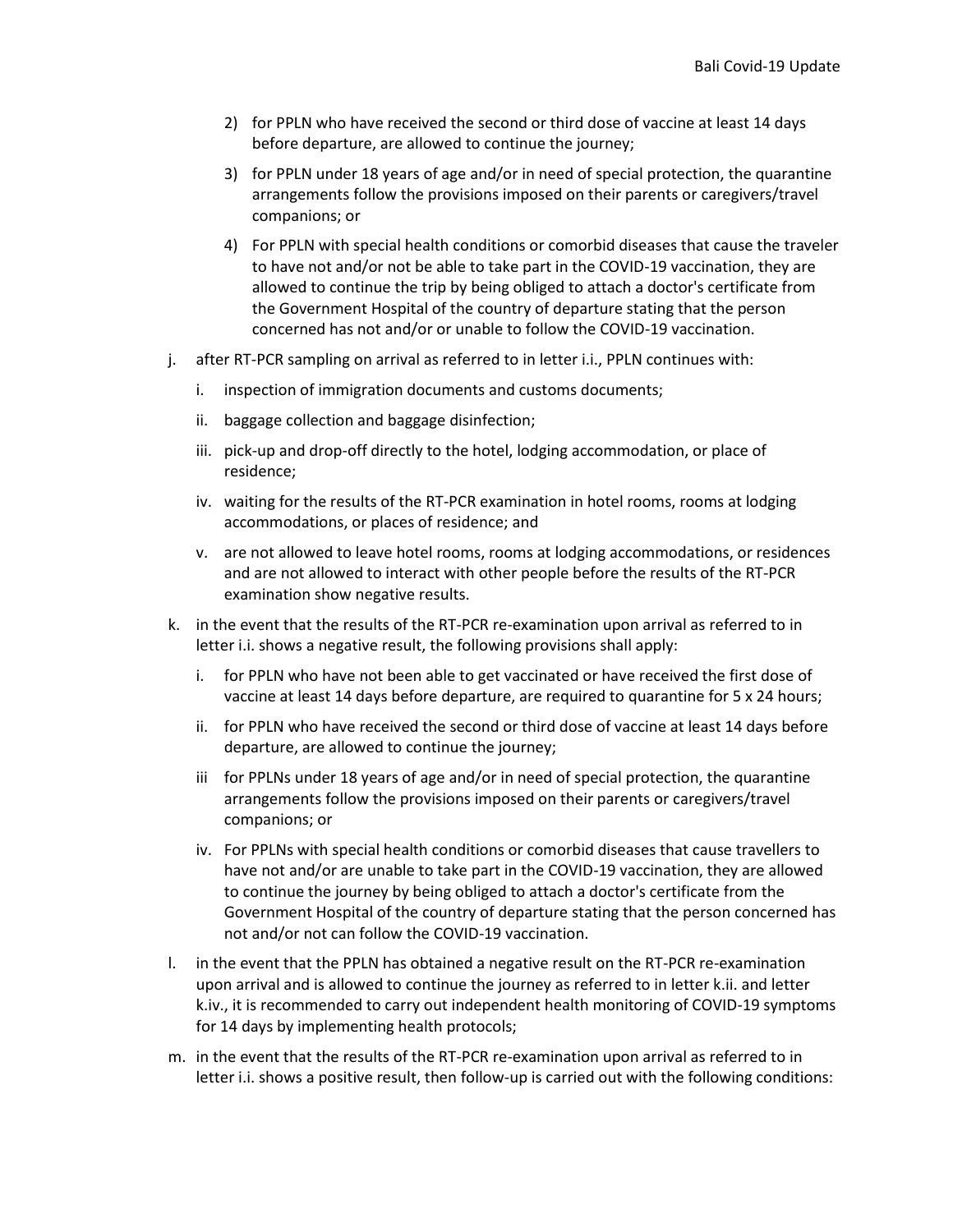- i. if there are no symptoms or experiencing mild symptoms, isolation/treatment is carried out in isolation hotels or centralized isolation facilities set by the government or selfisolation at residence with isolation/treatment times in accordance with the recommendations of the ministry in charge of government affairs in the health sector; or
- ii. if accompanied by moderate or severe symptoms, and/or with uncontrolled comorbidities, isolation or treatment is carried out at a COVID-19 referral hospital with isolation/treatment time according to the recommendation of the doctor and the recommendation of the ministry in charge of government affairs in the health sector; and
- iii. All costs for handling COVID-19 and medical evacuation for foreigners are borne independently, while for Indonesian citizens it is borne by the government.
- n. quarantine obligations as referred to in letter i.ii.1) and letter k.i. executed under the following conditions:
	- i. for PPLN Indonesian citizens, namely Indonesian Migrant Workers (PMI); Students who have completed their studies abroad; Government employees returning from overseas official trips; or Indonesian Representatives in international competitions or festivals undergo centralized quarantine at the expense of the government in accordance with the Decree of the Head of the COVID-19 Handling Task Force concerning Quarantine Places and RT-PCR Obligations for Indonesian Citizens Traveling Overseas;
	- ii. for PPLN Indonesian citizens outside the criteria as referred to in number i are undergoing quarantine at a centralized quarantine accommodation at their own expense; and
	- iii. for PPLN foreigners other than the head of the foreign representative and the family of the head of the foreign representative undergo quarantine in a centralized quarantine accommodation at their own expense.
- o. for PPLNs who have not been able to get vaccinated or have received the first dose of vaccine and are quarantined for a duration of 5 x 24 hours, they are obliged to do a second RT-PCR test on the 4th day of quarantine;
- p. in the event that the second RT-PCR test as referred to in letter o shows a negative result, the WNI/WNA PPLN is allowed to continue the journey and it is recommended to carry out independent health monitoring of COVID-19 symptoms for 14 days and apply health protocols;
- q. in the event that the RT-PCR retest as referred to in letter o shows a positive result, followup will be carried out with the following provisions:
	- i. if there are no symptoms or experiencing mild symptoms, isolation/treatment is carried out in isolation hotels or centralized isolation facilities set by the government or selfisolation at residence with isolation/treatment times in accordance with the recommendations of the ministry in charge of government affairs in the health sector; or
	- ii. if accompanied by moderate or severe symptoms, and/or with uncontrolled comorbidities, isolation or treatment is carried out at a COVID-19 referral hospital with isolation/treatment time according to the recommendation of the doctor and the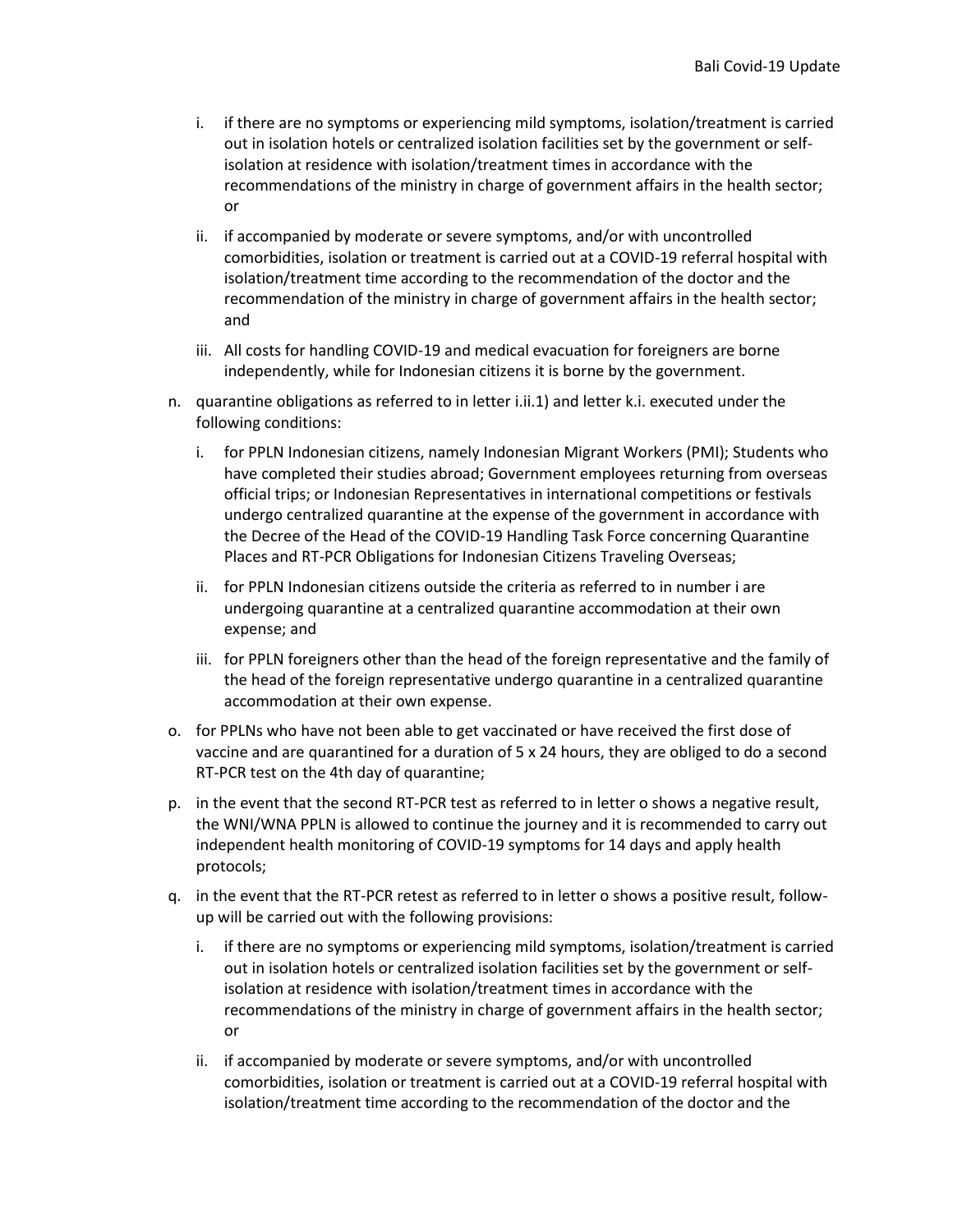recommendation of the ministry in charge of government affairs in the health sector; and

- iii. All costs for handling COVID-19 and medical evacuation of isolation/treatment for foreigners are borne independently, while for Indonesian citizens it is borne by the government.
- r. in the event that the PPLN foreigner is unable to finance the quarantine and/or treatment at the Hospital as referred to in letter m, letter n.iii., and letter q, then the Sponsor, Ministries/Institutions/BUMN which gives consideration for the entry permit for the foreigner can be held responsible for the said person;
- s. RT-PCR test examination as referred to in letter i.i. and letter o can be requested for a written comparison by filling out the form provided by the KKP or the Ministry in charge of health affairs with the inspection fee borne by the PPLN;
- t. the implementation of the RT-PCR comparison test as referred to in letter s is carried out simultaneously or simultaneously by the KKP in 2 (two) laboratories for the purpose of SGTF comparison examination and comparative examination of RT-PCR results, namely at: Health Research and Development Agency (Balitbangkes), Home Cipto Mangunkusumo Central General Hospital (RSCM), Gatot Soebroto Army Central Hospital (RSPAD), Bhayangkara Raden Said Sukanto Hospital (Polri Hospital) or other government laboratories (Environmental Health Engineering Center, Regional Health Laboratory, or other government reference laboratories );
- u. KKP International Airports and Seaports facilitate PPLNs who require emergency medical services upon arrival in Indonesia in accordance with the provisions of laws and regulations;
- v. Ministries/Institutions/Local Governments that carry out functions related to PPLN follow up on this Circular by issuing legal instruments that are in line with and do not conflict with the provisions of laws and regulations; and
- w. The legal instrument as referred to in letter v is an inseparable part of this Circular Letter.
- 5. Quarantine accommodation as referred to in number 4.n.ii. and the number 4.n.iii. must obtain a recommendation from the COVID-19 Task Force that has met the terms and conditions of the Indonesian Hotel and Restaurant Association for cleanliness, health, safety, and environmental sustainability - (CHSE) or The Ministry in charge of health affairs for the Jakarta and surrounding areas or the Provincial Office in charge of health affairs in the regions related to the certification of the COVID-19 health protocol.
- 6. Dispensation in the form of exemption from quarantine obligations can be given to Indonesian citizens of PPLN who have not received the second dose of vaccine in urgent circumstances (such as: having a life-threatening health condition, a health condition that requires special attention, or grief due to the death of a nuclear family member). procedure for checking symptoms related to COVID-19 including checking body temperature as referred to in number 4.i.
- 7. Application for dispensation in the form of exemption from quarantine obligations for Indonesian citizens with urgent circumstances as referred to in number 6 is submitted at least 3 (three) days prior to arrival in Indonesia to the National COVID-19 Handling Task Force and can be granted selectively, individually, and with a limited quota. based on the agreement between